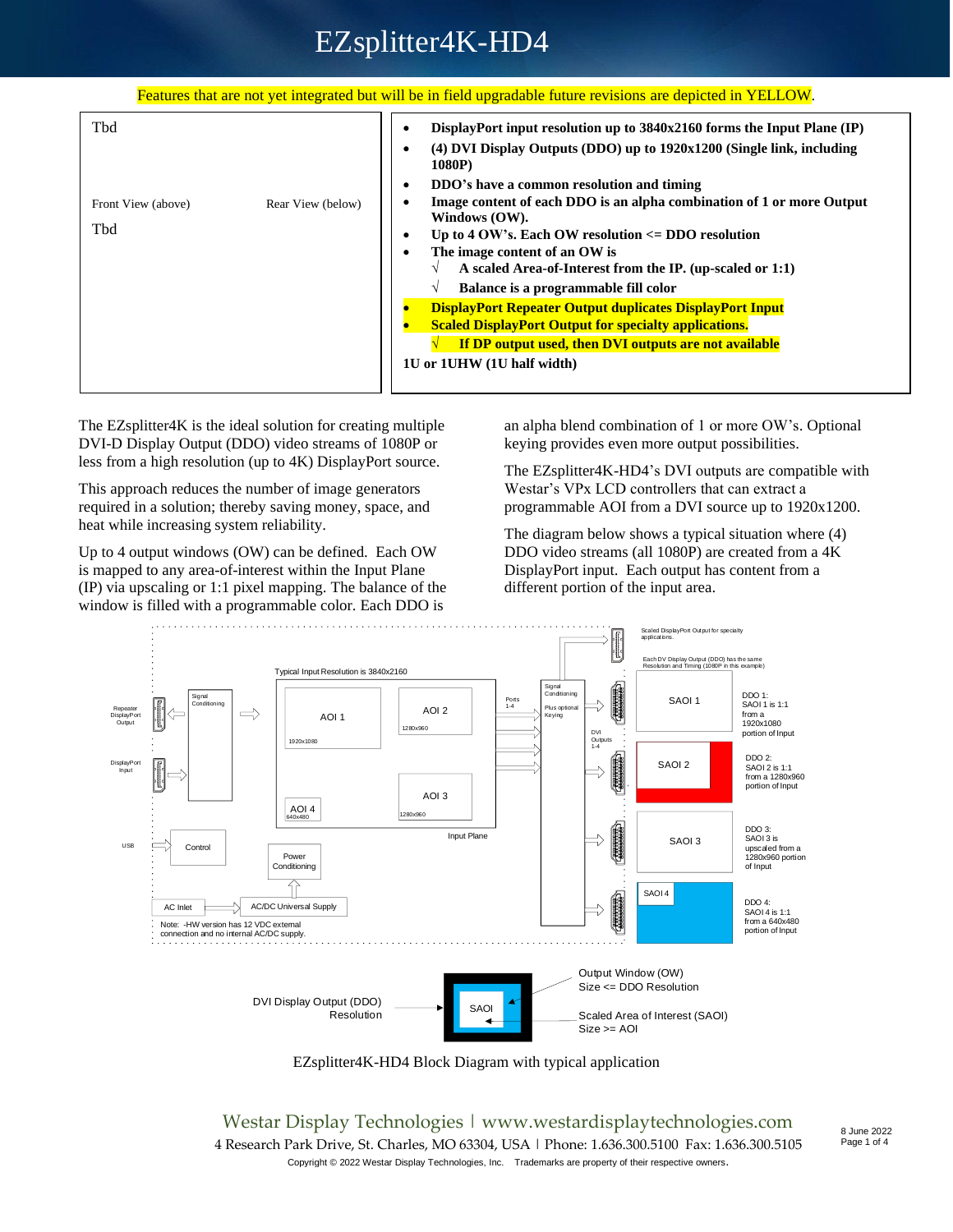### **Specialty Features:**

- o The DisplayPort input is available on a DisplayPort repeater output, for further processing by downstream **components**
- o The DisplayPort Output Mode supports frame rate conversion, re-sizing, and/or rotation of DisplayPort input video. DDO's are disabled in this mode
- o Optional keying (:Key) allows any Keyed Content x over Content y, where x and y may be any output window or alpha combination of output windows. (Requires option :Key)

### **Ordering Information:**

| EZsplitter4K-HD4     |
|----------------------|
| EZsplitter4K-HD4-HW  |
| EZsplitter4K-HD4:Key |

;standard 1U unit ;standard 1U unit half width ;standard 1U unit with keying

### EZsplitter4K specifications

| <b>Physical Dimensions</b>                 | Standard 1U unit: 1U (8" depth)                                                                |
|--------------------------------------------|------------------------------------------------------------------------------------------------|
|                                            | -HW for 1/2 Rack or benchtop applications 1.72H" x 8"D x 8.3"W                                 |
|                                            |                                                                                                |
| <b>Temperature Range</b>                   | Operating: 0°C to +70°C ((additional data available)                                           |
|                                            | Storage: -40°C to +100°C                                                                       |
| <b>Video Inputs</b>                        | DisplayPort (up to 4K @ 60Hz)                                                                  |
|                                            |                                                                                                |
|                                            |                                                                                                |
| <b>Video Outputs</b>                       | (4) DVI (up to WUXGA resolutions @ 60Hz). Customer may use readily-available HDMI>DVI cables.  |
|                                            | (1) DisplayPort repeater output (same timing and resolution as DisplayPort input)              |
|                                            | Scaled DisplayPort mode supports (1) Scaled DisplayPort Output (up to 4K @ 60Hz)               |
|                                            | <b>If this mode is used. DVI outputs are not available]</b>                                    |
|                                            |                                                                                                |
| <b>Features</b>                            | Up to 4 output windows (OW). A scaled AOI (SAOI) can be assigned to a OW. The SAOI is          |
|                                            | mapped to any area-of-interest (AOI) in input resolution as a 1:1 mapping or an upscaled image |
|                                            | (No downscaling). Balance of OW (non SAOI area) is a programmable fill color.                  |
|                                            |                                                                                                |
|                                            | Each DVI Display Output (DDO) is an alpha combination of 1 or more OW's.                       |
|                                            | Note: If output window < DDO resolution, unused pixels are black.                              |
|                                            |                                                                                                |
|                                            | Optional: Keying between a foreground layer and background layer for each DVI output, where    |
|                                            | each layer can be any output window or an alpha combination of output windows.                 |
| <b>Input Power</b>                         | Standard 1U unit: IEC Connector, 100-240 VAC, 47-63 Hz, less than 40 Watts                     |
|                                            | 1U-HW unit: DC Power Connector, 12 VDC +/- 10%, less than 40 Watts                             |
|                                            |                                                                                                |
| <b>Control Interface</b>                   | <b>USB</b>                                                                                     |
|                                            |                                                                                                |
| <b>Support Documentation, Applications</b> | <b>EZsplitter4K Configuration Utility and Manual, EZsplitter4K Command Line Description</b>    |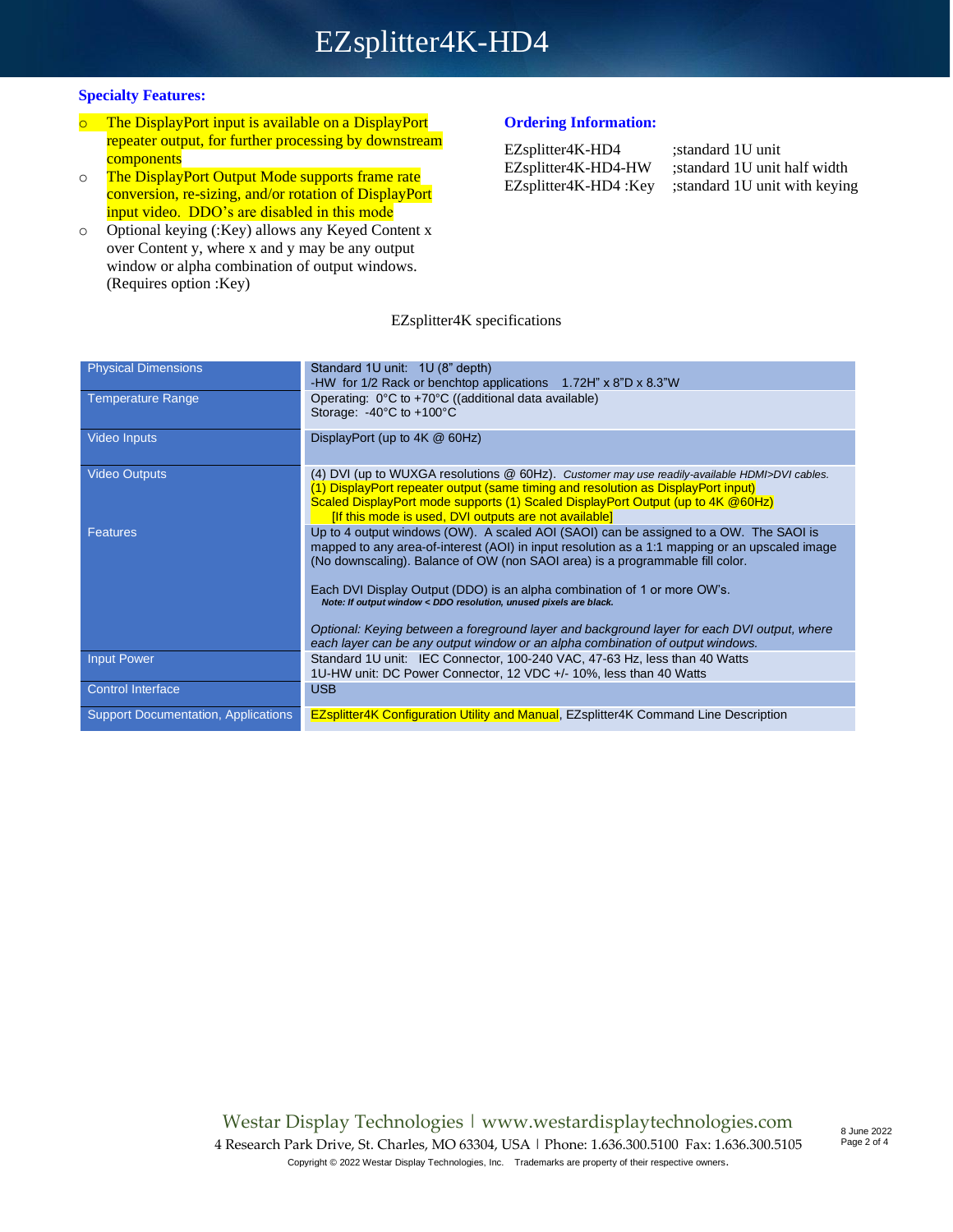### **Application #1: Multiple displays driven by one Image Generator**

In the figure below, a single IG channel is used to create content for (3) DVI-compliant displays up to 1080P, plus additional content for specialty conversion, such as NTSC or PAL (for a recorder) or a Stanag format for a specialty display. Content for each display is a fixed location in the IG image.

The specialty video formats are created with the standard EZsplitter (input up to 1080P)



### **Application #2: Seamless content switching for a multiple displays driven by one Image Generator**

In the figure below, a single IG channel is used to create content for (4) DVI-compliant Multi-Function Displays (MFD) up to 1080P. Content does not need to be a fixed location in the IG image, Instead, each of the 4 output windows are available to any of the 4 displays. A display may be mapped to an output window instantly via an alpha command for each EZsplitter4K DVI output. An alpha command selects 1 output window or an alpha blend combination of any of the output windows.



Westar Display Technologies | www.westardisplaytechnologies.com 4 Research Park Drive, St. Charles, MO 63304, USA | Phone: 1.636.300.5100 Fax: 1.636.300.5105 Copyright © 2022 Westar Display Technologies, Inc. Trademarks are property of their respective owners.